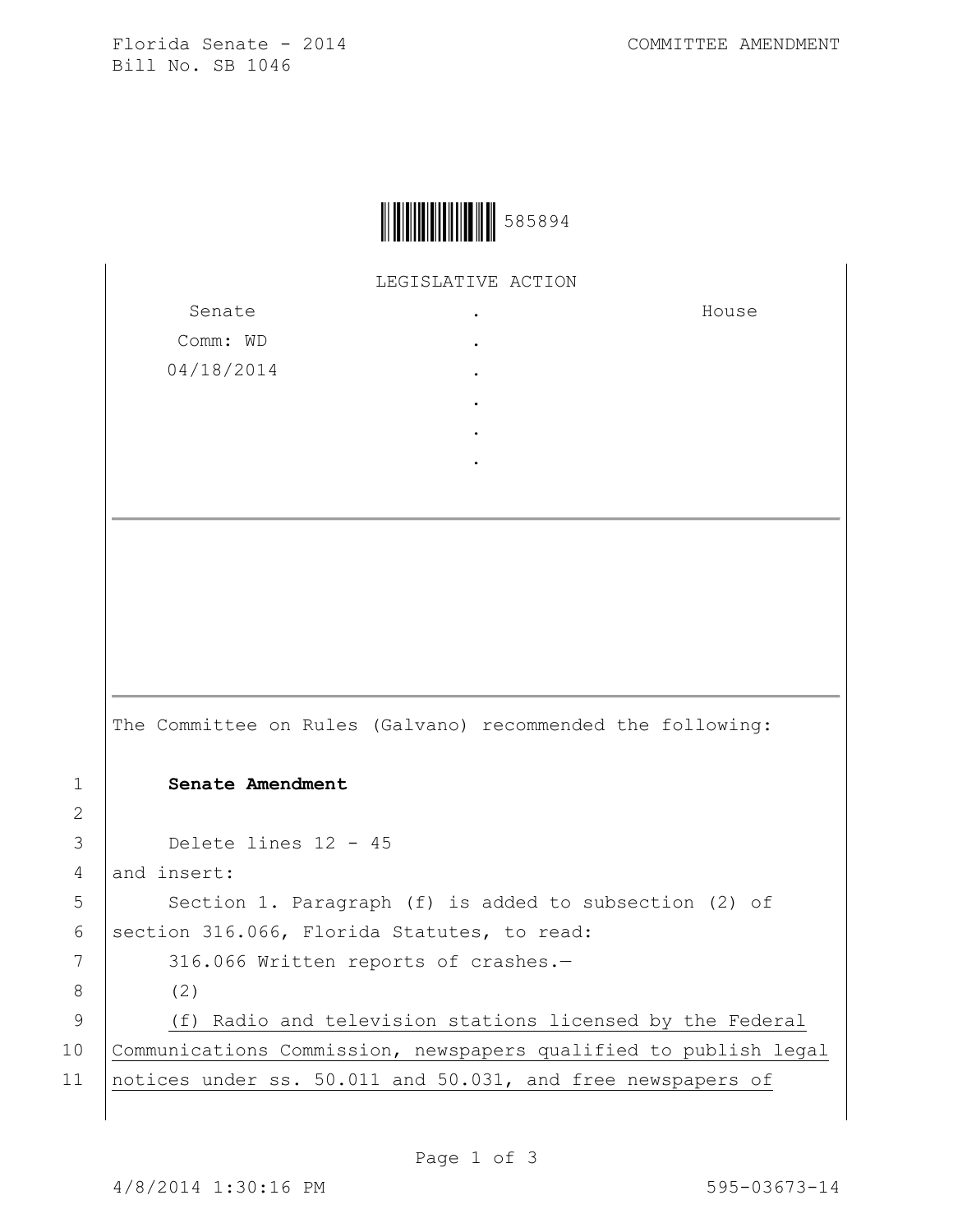Florida Senate - 2014 COMMITTEE AMENDMENT Bill No. SB 1046

Ì585894^Î585894

| 12 | general circulation published once a week or more often,         |  |
|----|------------------------------------------------------------------|--|
| 13 | available and of interest to the public generally for the        |  |
| 14 | dissemination of news, which request crash reports before 60     |  |
| 15 | days have elapsed after the report is filed must request such    |  |
| 16 | crash reports on an individual basis and may not have access to  |  |
| 17 | the home, cellular, employment, or other telephone number or the |  |
| 18 | home or employment address of any of the parties involved in the |  |
| 19 | crash. This paragraph is subject to the Open Government Sunset   |  |
| 20 | Review Act in accordance with s. 119.15 and shall stand repealed |  |
| 21 | on October 2, 2019, unless reviewed and saved from repeal        |  |
| 22 | through reenactment by the Legislature.                          |  |
| 23 | Section 2. The Legislature finds that a crash report that        |  |
| 24 | reveals the identity, home or employment telephone number, or    |  |
| 25 | home or employment address of, or other personal information     |  |
| 26 | concerning, a party involved in the crash and that is held by an |  |
| 27 | agency that regularly receives or prepares information from or   |  |
| 28 | concerning the parties to motor vehicle crashes is confidential  |  |
| 29 | and exempt from s. 119.07(1), Florida Statutes, and s. 24(a),    |  |
| 30 | Article I of the State Constitution for 60 days after the date   |  |
| 31 | that the report is filed. Public access to such information      |  |
| 32 | during that 60-day period by radio and television stations       |  |
| 33 | licensed by the Federal Communications Commission, newspapers    |  |
| 34 | qualified to publish legal notices under ss. 50.011 and 50.031,  |  |
| 35 | Florida Statutes, and free newspapers of general circulation     |  |
| 36 | published once a week or more often, available and of interest   |  |
| 37 | to the public generally for the dissemination of news, should be |  |
| 38 | restricted to combat widespread insurance fraud that occurs when |  |
| 39 | the information is unlawfully used to contact the parties        |  |
| 40 | involved in a crash. The exemption protects the parties involved |  |